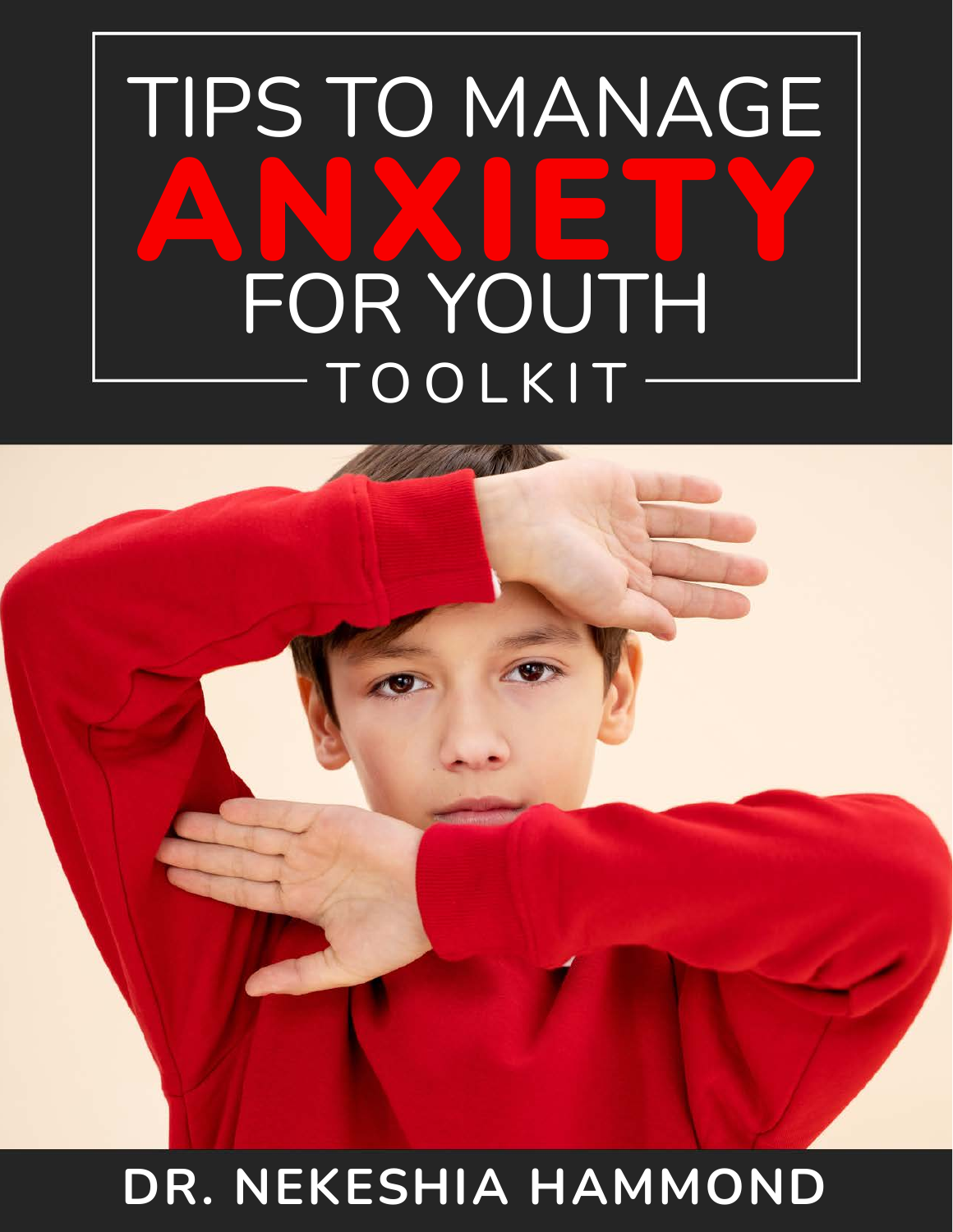# TIPS TO MANAGE ANXIE' FOR YOUTH - TOOLKIT

Anxiety is that sense of worry, fear or dread you feel that takes over your body when you feel like something bad is going to happen. Anxiety is quite common, and, in certain situations, it's considered a completely normal response that will diminish on its own. However, leaving anxiety unchecked and untreated can cause emotional, cognitive, and physical consequences, even in youth.

With that in mind, in this toolkit you'll learn healthy and productive ways to help your child cope with their anxiety and optimize their mental health, emotional health, and overall well-being. In fact, some of these tips might help you if you suffer from anxiety as well.

### Symptoms of Anxiety

Some common symptoms of anxiety include:



Irritability/Agitation Muscle Tension Patique Panic attacks



Feeling nervous, tense, or on edge



Sleeping issues

"Butterflies" in the stomach



Headaches, nausea, or stomach pain



Fatigue



Changes in mood



Fast or irregular heartbeat





Feeling down or depressed



Feeling like something bad is going to happen to you or loved ones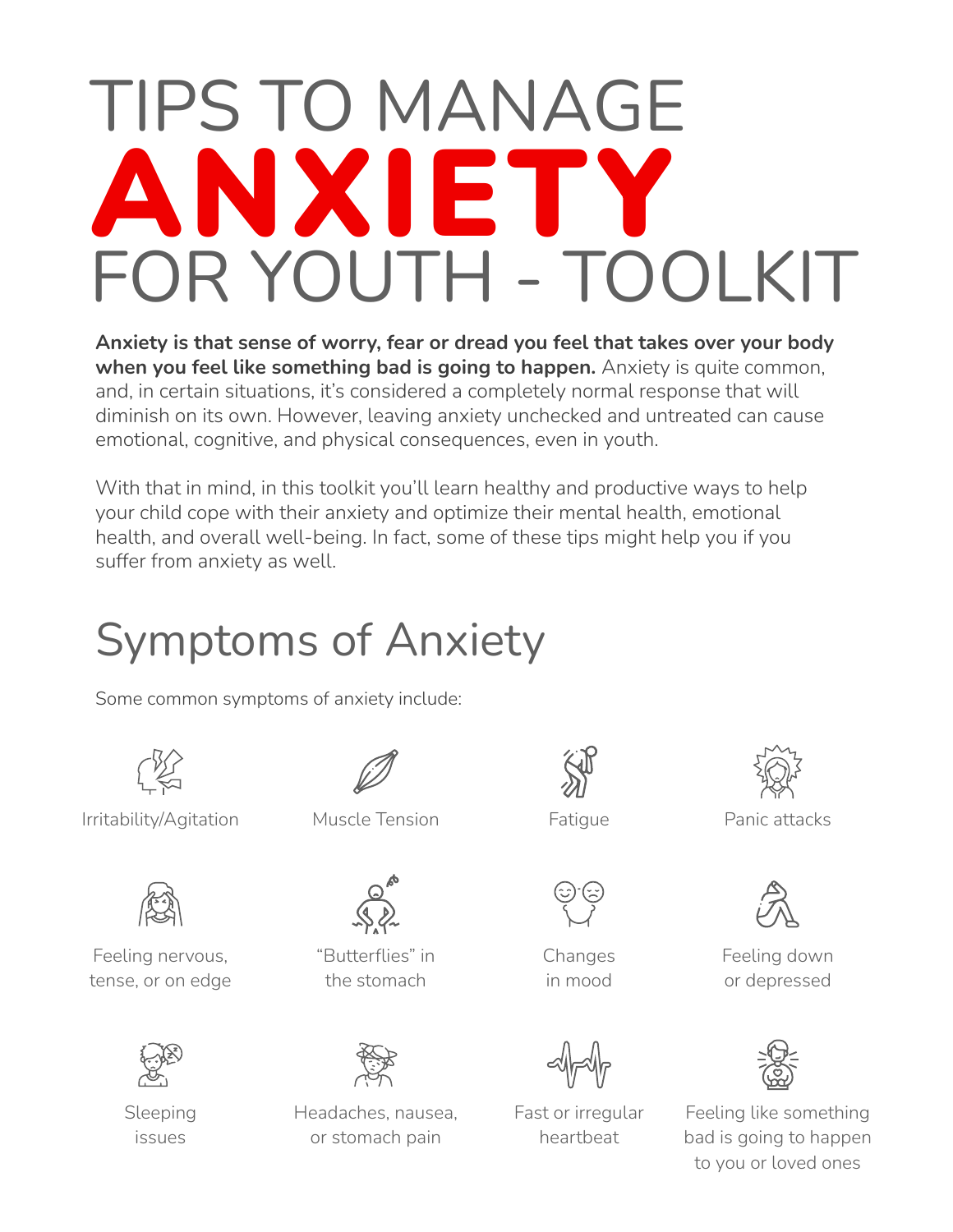## What Does **Anxiety** Look Like in Youth?

To put it simply, anxiety in youth looks a lot like anxiety in adulthood. Children and adolescents experience the same feelings of anxiety as adults do. It's easy for adults to think that children can't possibly have things in their lives causing anxiety, but they do. Simply being a child comes with its own stressors - stressors you may have long forgotten about or blocked out from your own youth. From worrying about grades in school, making friends, and performing well in activities, youth today commonly experience anxiety.

Your child may feel immense pressure to be the very best in our competitive society. This is especially true with the uprising of social media usage, and this pressure can overflow quickly.

Children of all ages have also been through quite traumatic experiences in recent years due to COVID-19. The pandemic changed many aspects of our everyday lives, and this can be harder to manage for youth. Many kids have experienced a disruption in their usual academic schedules, extracurricular activities, and have likely missed out on a lot of fun over the last few years.

Anxiety disorders are among the most common diagnosed mental health disorders for children and adolescents. Untreated childhood anxiety can lead to complications such as decreased academic performance, depression, behavioral issues and more.

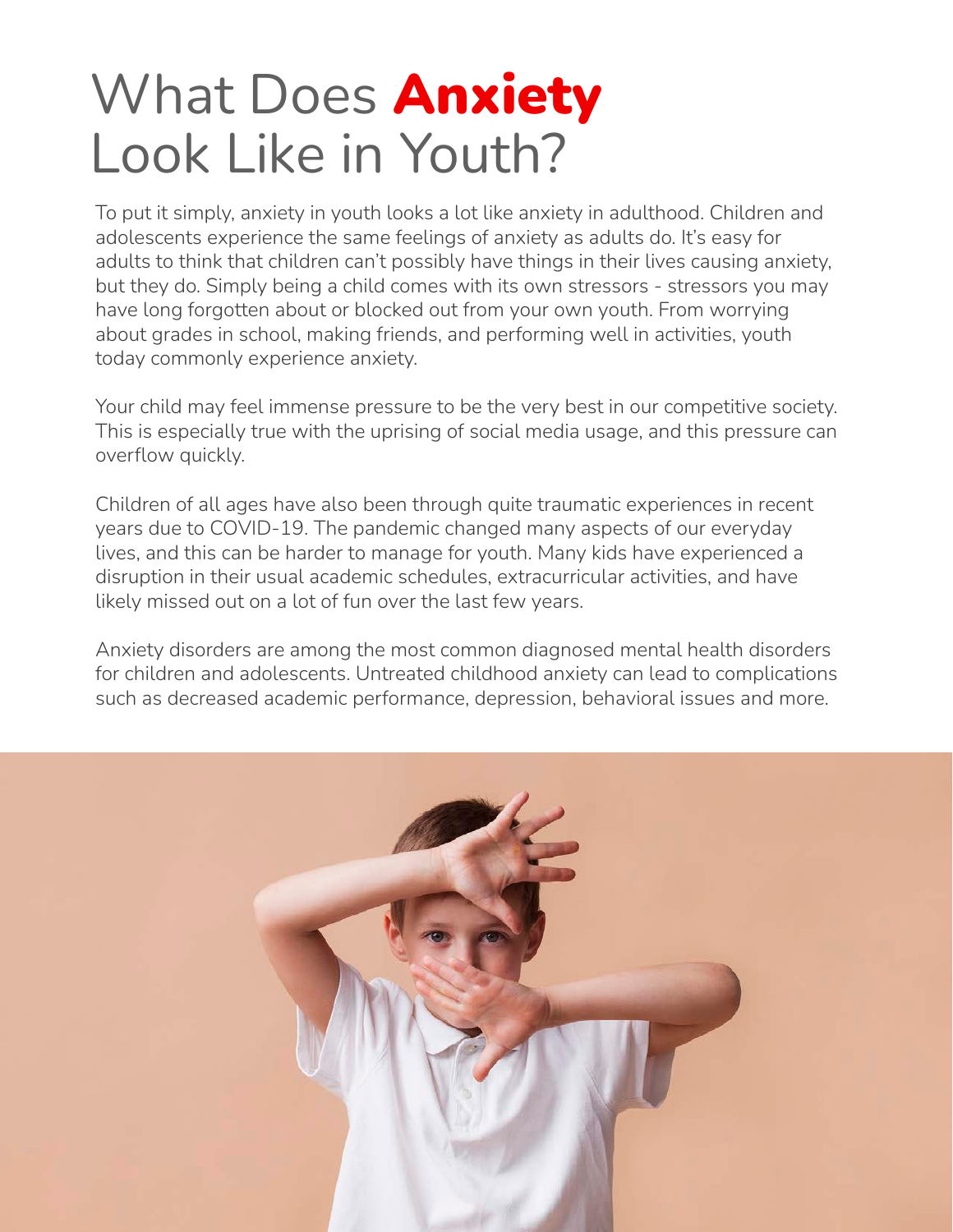# How To Help With

#### Talk With Your Child

It may sound simple, but talking with your child about their anxieties, worries, and fears can go a long way. You want to validate your child's experience and their feelings instead of making them feel like something is wrong with them. Open communication is incredibly important, and you want your child to feel like they can come to you with their feelings.

Avoid using threatening or aggressive statements when talking with your child about their anxiety. You want your child to feel safe, accepted and loved as they are. This will help boost their self-esteem, your relationship with your child, and their ability to deal with their feelings. Knowing they have a safe adult to speak to about their feelings and stressors will help them feel more secure at home.





#### Make a To-Do List With Your Child

Organization decreases anxiety. Children and adolescents can have trouble in managing their time and schedules, so working with your child to create a realistic, goal-oriented to-do list is one way to help lower their stress levels. You can ask your child to make a list of tasks they need to complete and work with them to help determine what should be at the top of their list. It's good practice to have your child include leisure activities and rest into their schedules, as these are essential to a healthy mind.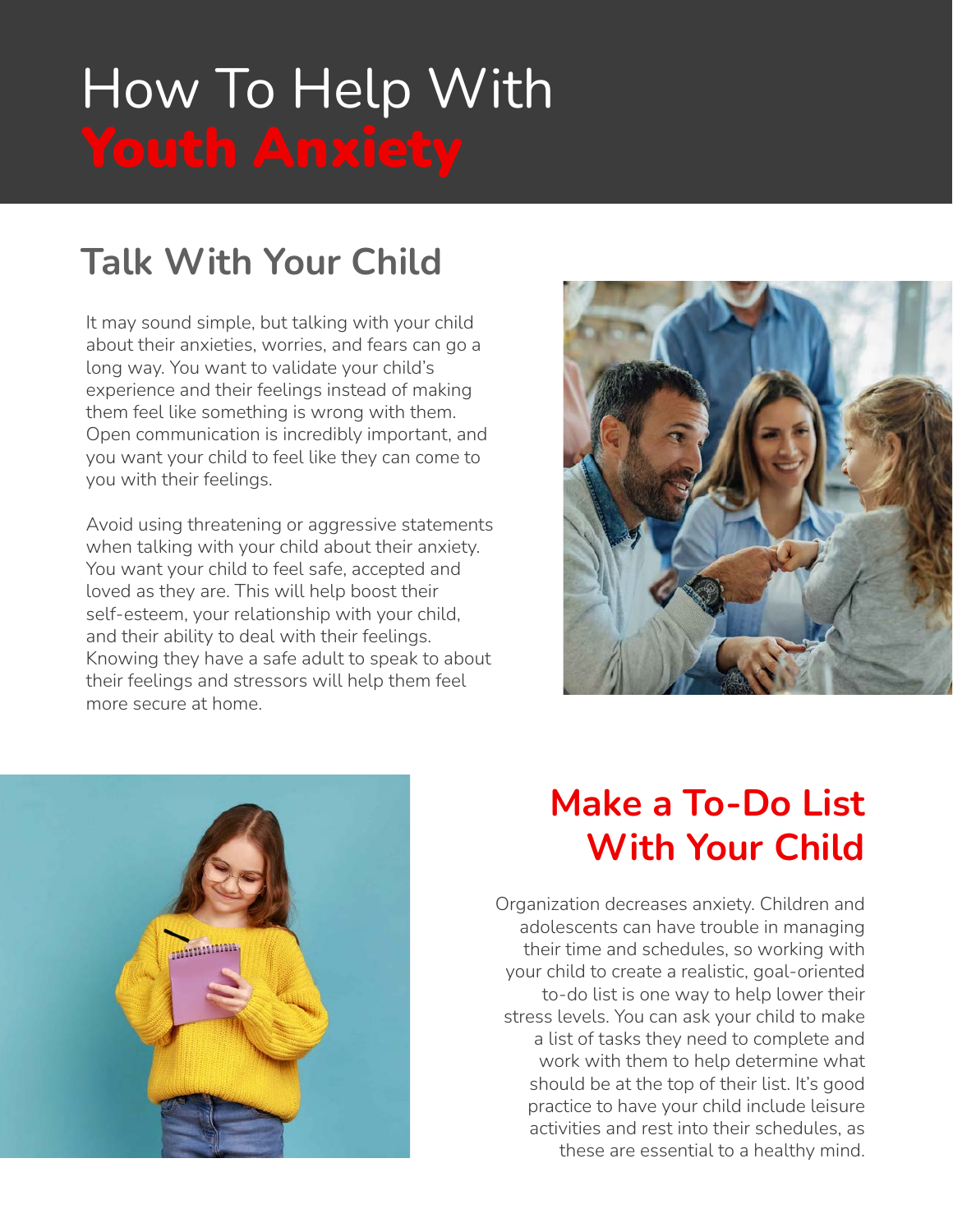#### Motivate Your Child

You should regularly practice motivating your child to increase their self-esteem and show them that they have someone rooting for them. Dealing with anxiety is tough, and it's nice to know someone is cheering you on from the sidelines. Motivate your child to reach their goals and then celebrate their success with them!



#### Practice Relaxation Techniques Together

Teaching your child healthy relaxation techniques can be a huge game changer to their anxiety, and yours! As we know, anxiety affects more than just our minds, so being able to relax the body and regulate the nervous system can lessen anxiety immensely. Some simple ways to relax your mind and body include:



Practice breathing techniques



Practice being mindful (being in the present moment)



Light exercise such as yoga, stretching or dancing



Meditation

#### Connect With Nature

Experiencing nature is one sure way to ease anxiety. The warmth of sunlight, breathing in fresh air, hearing birds chirping, and smelling grass or flowers helps regulate our nervous system. Take your child outside for walks, playtime, or exercise to help relieve their anxiety.

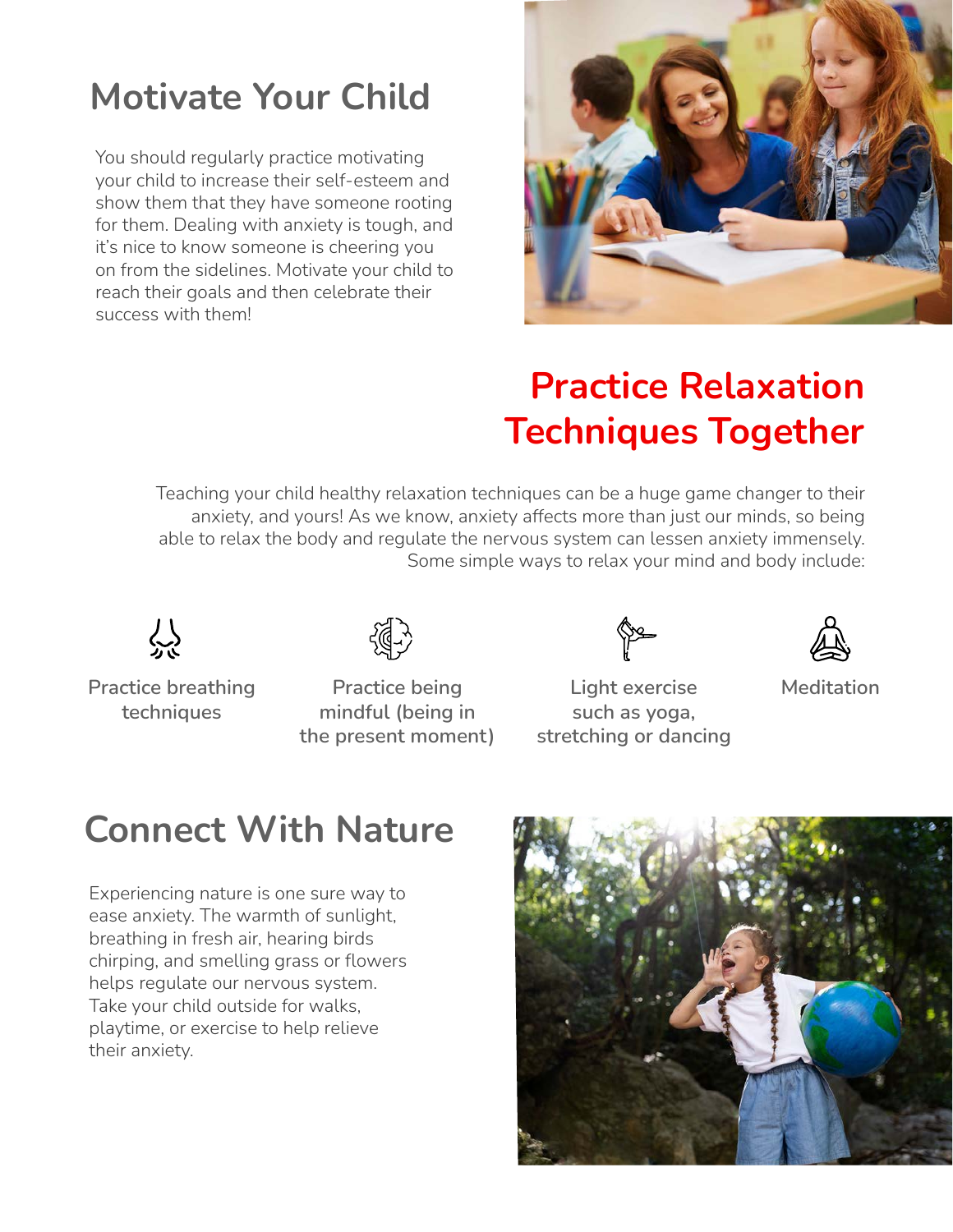

#### Exercise With Your Child

Exercise is a productive and healthy way to cope with anxiety. When we exercise, we increase neurochemicals in our brain that assist in calming anxiousness and worry. Don't worry, exercise does not have to be intense to be effective. Walking, stretching and mindful body movements count as exercise. Not only does exercise help lower anxiety, but it also promotes general well-being for your child.

#### Teach Your Child the Importance of Self-Talk

Self-talk is what drives our moods, actions, and behaviors, whether we realize it or not. Our brains produce two types of self-talk: positive and healthy vs. negative and irrational. Negative self-talk looks like "I am not good enough" or "I don't deserve love."

Work with your child to help them identify and recognize negative self-talk and teach them how to replace those undesirable thoughts with more positive, loving thoughts. Challenging our negative self-talk, or in other words, disproving the talk, allows us to replace those thoughts with loving ones. Examples of healthy, positive self-talk include "I didn't perform as well on that test as I wanted to, but that's okay because I tried my best and will learn from this experience" or "I did some bad things before, but that's okay because I have grown and learned from my mistakes."



Living with anxiety is tough, but with the right coping mechanisms, it is manageable. By incorporating the above tips into your child's life, you can help them live a more healthy, calm, and relaxing life.

Please note however, if you suspect your child is suffering from an anxiety disorder that doesn't seem to be swaying with time or these coping mechanisms addressed in this toolkit, you might want to seek professional help for them. While we want to be heroes for our children, sometimes we aren't equipped to handle their needs on our own.